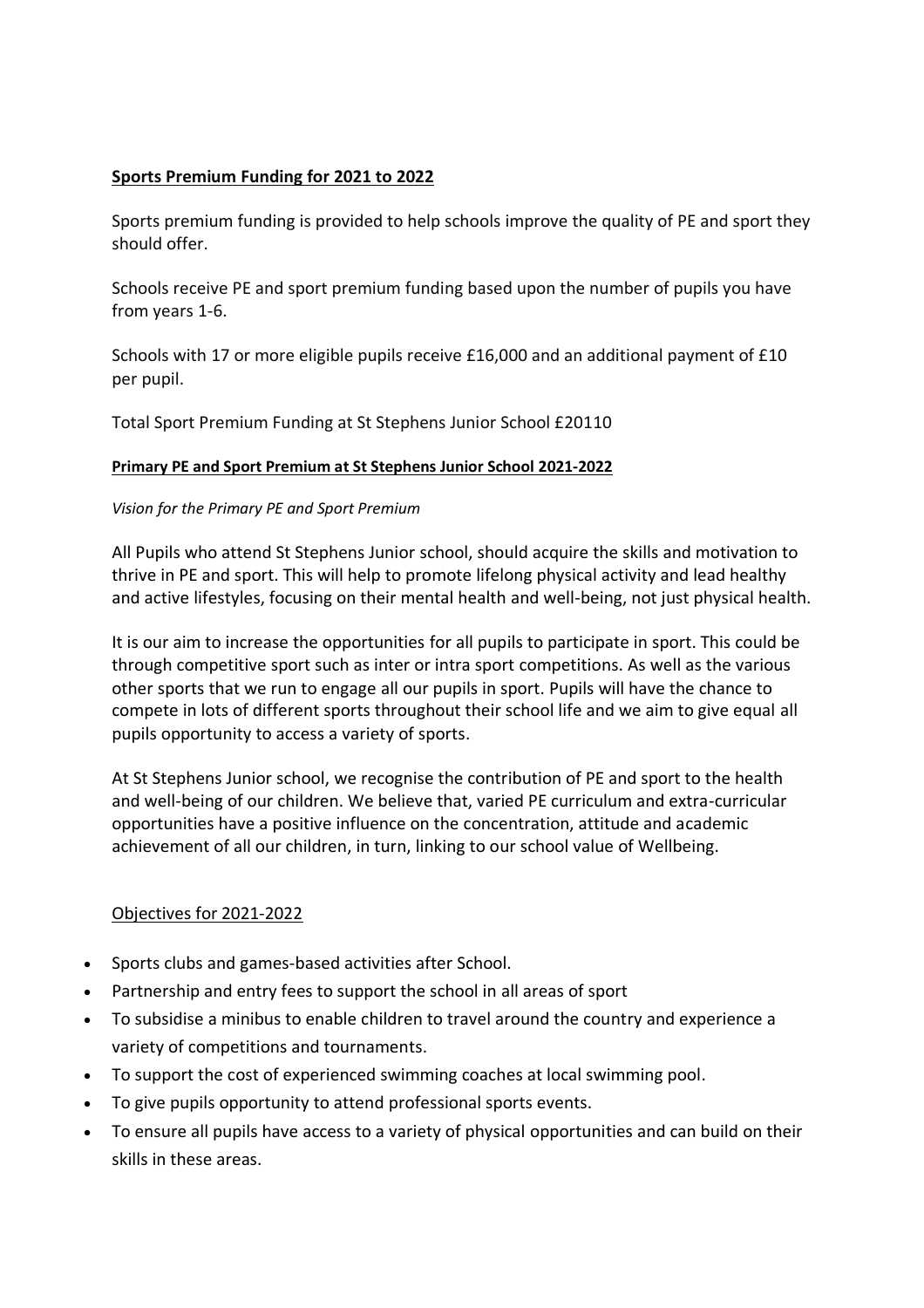- To provide essential equipment for pupils and staff to facilitate in PE lessons.
- To continue with providing quality professional development.
- To increase participation in Sport and physical activity.
- To raise the profile of sport and PE across the school.
- To enhance the forest school by providing equipment and staffing, in doing so, giving children the opportunity to increase their mindfulness and wellbeing.
- To improve playground markings to increase all children's activity to the recommended 60 minutes per day. As well as enhance PE lessons and after-school clubs.

Importance of Physical Education, School Sport & Physical Activity Resources

[http://www.afpe.org.uk/physical-education/importance-of-pe-school-sport-physical](http://www.afpe.org.uk/physical-education/importance-of-pe-school-sport-physical-activity-resources/)[activity-resources/](http://www.afpe.org.uk/physical-education/importance-of-pe-school-sport-physical-activity-resources/)

| Key achievements to date:                                                                                           | Areas for further improvement                                                                           |
|---------------------------------------------------------------------------------------------------------------------|---------------------------------------------------------------------------------------------------------|
| We received an award for ongoing<br>commitment and achievement in the School<br>Games Programme during the Autumn & | Improved choice of extra-curricular activities<br>for pupils.                                           |
| <b>Spring Terms.</b>                                                                                                | <b>Facility improvements to help with</b><br>engagement levels of all pupils during break/              |
| Due to Covid, the School's Game Mark has<br>been cancelled for the past 2 years, however it                         | lunch and PE lessons.                                                                                   |
| is something we are working towards getting<br>Gold in, again this year.                                            | To create a confidence in teaching staff<br>through CPD on how to deliver fun & engaging<br>PE lessons. |
|                                                                                                                     |                                                                                                         |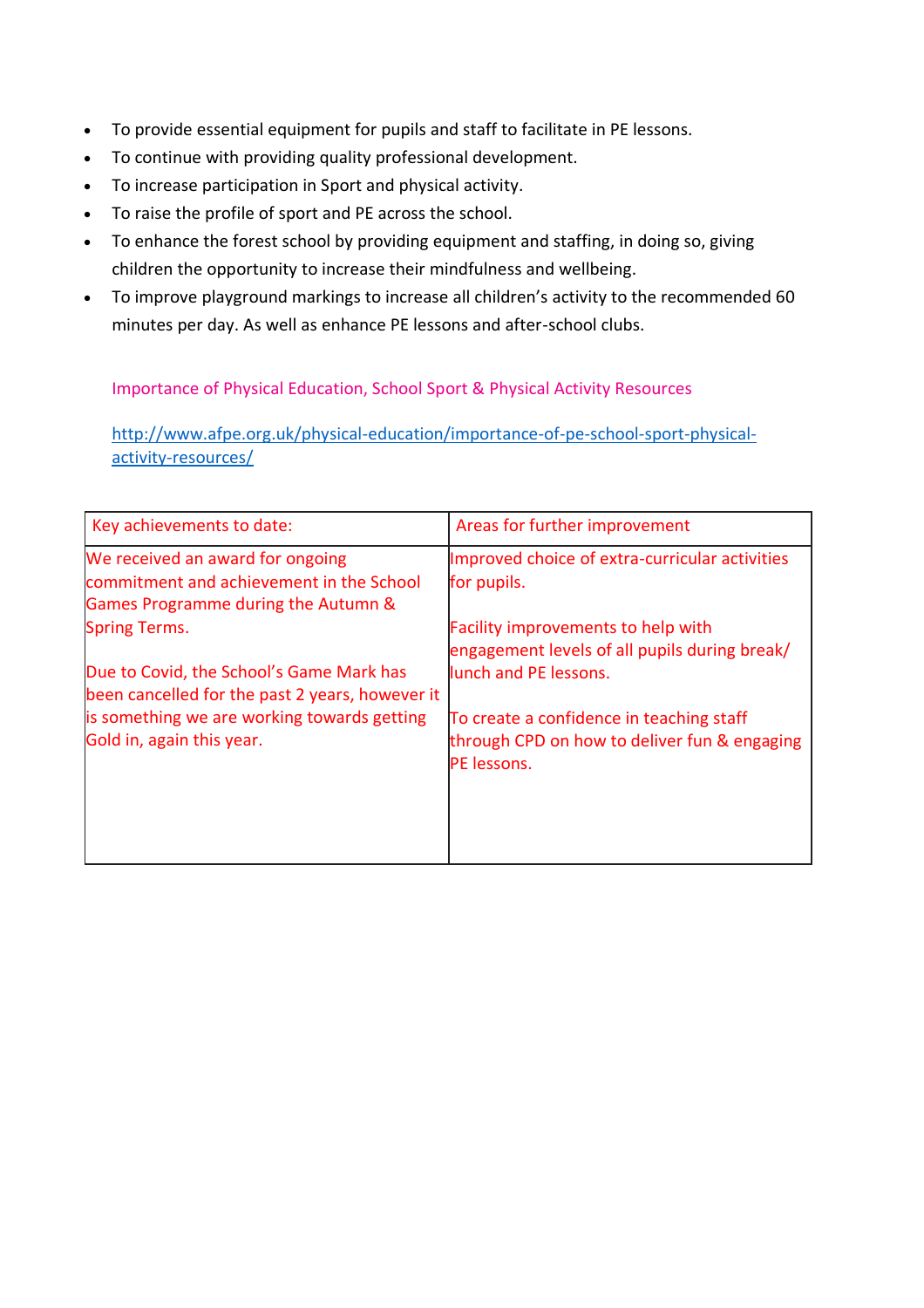| What we will do<br>in 2021/2022 | Why we want to do it?                                                                                                                                                                                                                                                                                                                                                                                                                                                                                                                                                                                                                                                                                                                                                                                          | How will we measure the impact?                                                                                                                                                                                                                                                                                                                                                                                                                                                                                                                                                                                                                                                                                                                                                                                                                                                                                                                                                                                                          | Funding<br>Allocated:<br>£20,200 |
|---------------------------------|----------------------------------------------------------------------------------------------------------------------------------------------------------------------------------------------------------------------------------------------------------------------------------------------------------------------------------------------------------------------------------------------------------------------------------------------------------------------------------------------------------------------------------------------------------------------------------------------------------------------------------------------------------------------------------------------------------------------------------------------------------------------------------------------------------------|------------------------------------------------------------------------------------------------------------------------------------------------------------------------------------------------------------------------------------------------------------------------------------------------------------------------------------------------------------------------------------------------------------------------------------------------------------------------------------------------------------------------------------------------------------------------------------------------------------------------------------------------------------------------------------------------------------------------------------------------------------------------------------------------------------------------------------------------------------------------------------------------------------------------------------------------------------------------------------------------------------------------------------------|----------------------------------|
| Sports Co-<br>ordinator         | Having a sports leader will enable us:<br>To ensure that teachers and coaches are<br>$\bullet$<br>supported in the delivery of PE lessons. This will<br>aim to develop a class teacher's ability to<br>provide high level physical education lessons.<br>To give our sports teams the opportunity to<br>develop and have extra practice sessions.<br>To organise intra-school competitions and raise<br>the number of children involved in those<br>competitions.<br>To support children as the role of coaches. This<br>will lead to enhanced self-esteem and teach<br>them vital new life skills.<br>To support selected pupils at break and<br>$\bullet$<br>lunchtime to involve them in group sporting<br>activities.<br>To Increase the Participation within physical<br>education or physical education. | The sports leader will provide evidence that a<br>teacher's ability to deliver P.E. lessons has improved<br>due to their input. This could include deep-dives,<br>observations, feedback from the teacher or<br>feedback from the pupils via pupil voice.<br>There will be evidence that children have been<br>involved in a wide range of competitions and given<br>the opportunity to prepare fully for these events.<br>Children will be involved in a greater number of<br>intra-school competitions than they were last year.<br>Feedback from pupils will show that they have been<br>given the opportunity to act as coaches in certain<br>activities. They will reflect on this and explain how it<br>has impacted upon them.<br>Feedback from pupils will show that there is a<br>greater range of break time activities to take part in.<br>Pupils will be assessed in PE through observations<br>and practical assessment within lessons. Making<br>sure they know what skills are being used and why<br>they are using them. | £2000                            |
| <b>Forest School</b>            | Having a successful forest school set-up will enable us:<br>To ensure that pupils mental health and<br>wellbeing is of the utmost importance.                                                                                                                                                                                                                                                                                                                                                                                                                                                                                                                                                                                                                                                                  | The forest school will include activities such as a<br>grow your own veg garden, wildlife houses, a pond,<br>a homemade adventure course; as well as shelters<br>and homemade treehouses.                                                                                                                                                                                                                                                                                                                                                                                                                                                                                                                                                                                                                                                                                                                                                                                                                                                | £2500                            |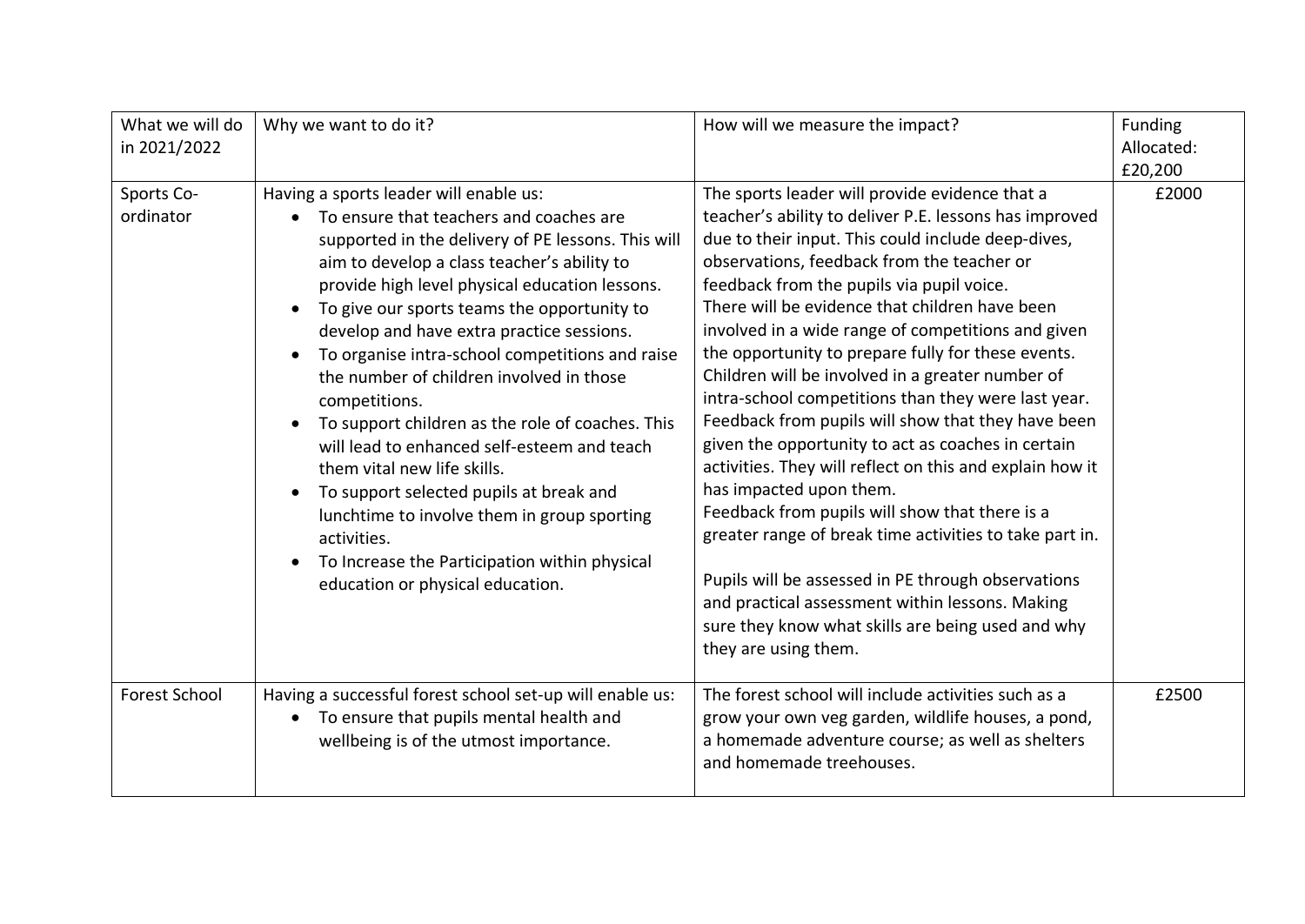|             | To prioritise wellbeing and mindfulness and give<br>us a space that can allow us to provide exciting<br>and interesting outdoor lessons.<br>To host extra-curricular events such as<br>porchlight sleepovers and twilight sessions for<br>the children.<br>To be as inclusive as possible with extra-<br>curricular activities and appeal to a wider<br>audience of pupils.                                                                                                                                                                                                                                                                                                                                             | It will provide a safe-space for children to experience<br>outdoor learning as well as a quiet and natural place<br>for mindfulness and yoga sessions.                                                                  |       |
|-------------|-------------------------------------------------------------------------------------------------------------------------------------------------------------------------------------------------------------------------------------------------------------------------------------------------------------------------------------------------------------------------------------------------------------------------------------------------------------------------------------------------------------------------------------------------------------------------------------------------------------------------------------------------------------------------------------------------------------------------|-------------------------------------------------------------------------------------------------------------------------------------------------------------------------------------------------------------------------|-------|
| Equipment   | We understand that having the correct equipment is<br>essential to the learning of certain skills. From Year 3,<br>the children are taught to respect the sports<br>equipment.<br>Selected children are given the role of equipment<br>monitors and are also asked to help set up certain<br>activities. The children take these roles very seriously<br>and it increases maturity and responsibility. Also, we<br>want to ensure all our equipment is appropriate to<br>enable us to deliver high quality physical education or<br>physical activity.<br>All of the equipment bought will enable all children to<br>achieve curriculum targets and will also provide the<br>needs for all extra-curricular activities. | Lists of equipment monitors; inventory of<br>equipment; reference to equipment in lesson plans<br>and observations. Furthermore, measure the success<br>through differentiation by using various types of<br>equipment. | £3800 |
| Sports      | As well as intra school competitions, the children take<br>part in inter school competitions. Representing the                                                                                                                                                                                                                                                                                                                                                                                                                                                                                                                                                                                                          | Lists of children who have participated; feedback on<br>participation in questionnaires. Also celebrate the                                                                                                             | £1110 |
| partnership | school gives the children a huge confidence boost,                                                                                                                                                                                                                                                                                                                                                                                                                                                                                                                                                                                                                                                                      | success of our pupils who have taken Part in these                                                                                                                                                                      |       |
|             | promotes teamwork and teaches them the core value                                                                                                                                                                                                                                                                                                                                                                                                                                                                                                                                                                                                                                                                       | competitions. Team sheets and photos of teams                                                                                                                                                                           |       |
|             | of respect. To ensure that we are involved in as many                                                                                                                                                                                                                                                                                                                                                                                                                                                                                                                                                                                                                                                                   | representing the school.                                                                                                                                                                                                |       |
|             | competitions as possible, we are part of the Canterbury                                                                                                                                                                                                                                                                                                                                                                                                                                                                                                                                                                                                                                                                 |                                                                                                                                                                                                                         |       |
|             | Sports Partnership. This involves us paying into a                                                                                                                                                                                                                                                                                                                                                                                                                                                                                                                                                                                                                                                                      |                                                                                                                                                                                                                         |       |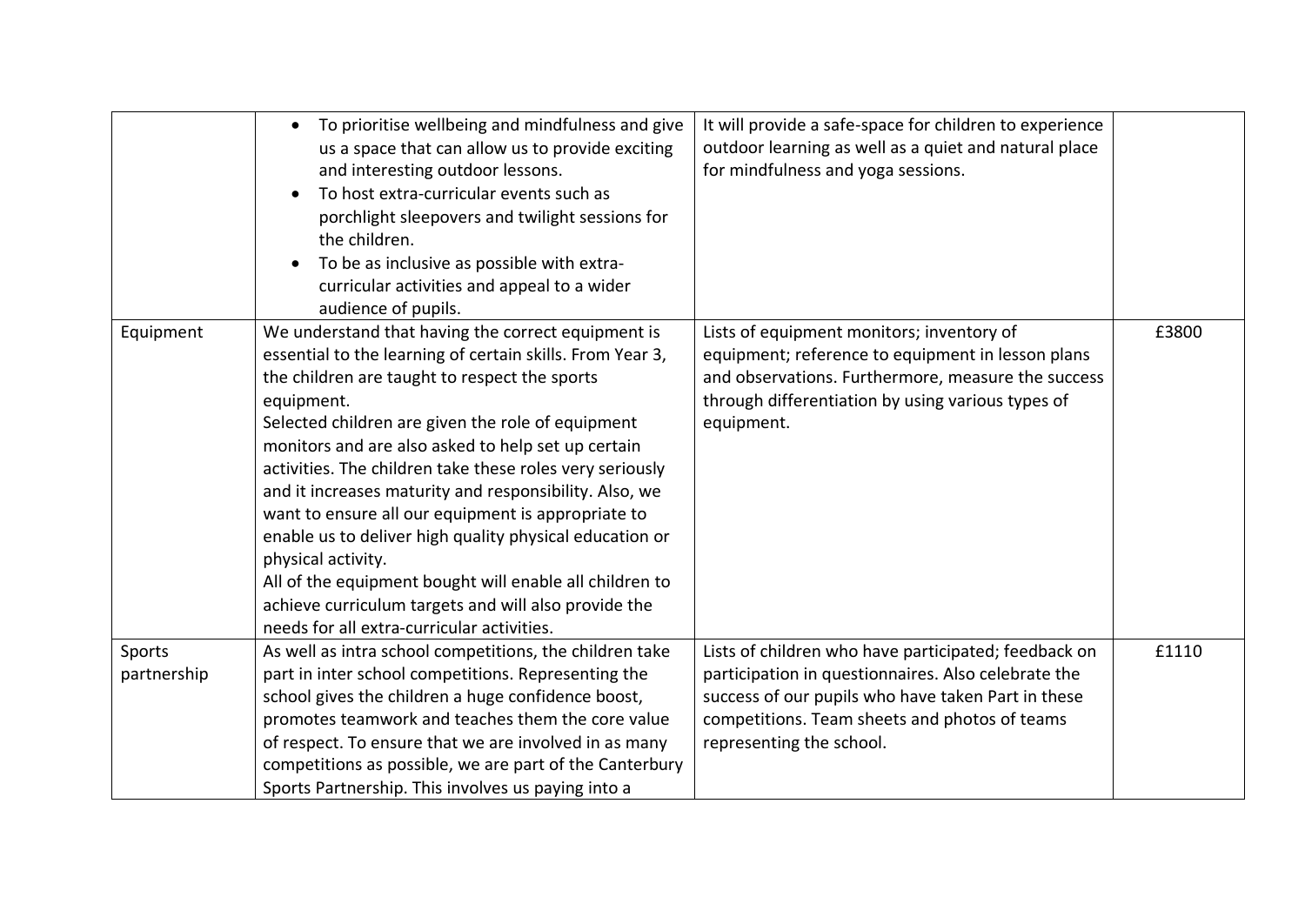|                       | package for every sport competition that the sports<br>partnership should offer. This opportunity is even more<br>vital based on previous lack of opportunities due to<br>covid, to ensure our pupils understand key values of<br>sportsmanship.                                                                                                                            |                                                                                                                                                                                                                                     |       |
|-----------------------|-----------------------------------------------------------------------------------------------------------------------------------------------------------------------------------------------------------------------------------------------------------------------------------------------------------------------------------------------------------------------------|-------------------------------------------------------------------------------------------------------------------------------------------------------------------------------------------------------------------------------------|-------|
| After-School<br>clubs | Teachers and support staff run a variety of afterschool<br>clubs throughout the year, with a focus on physical<br>activity. Specialist coaches also run sessions after<br>school.<br>The following clubs are intended to run this year:<br>Lower school football<br>Upper school football<br>Dodgeball<br>Girls football<br>Cricket<br>Tennis<br>Rounders<br>Dance          | Lists of children who have participated; feedback on<br>participation in questionnaires.                                                                                                                                            | £3000 |
| <b>Travel costs</b>   | Travelling to and from sporting events and the need to<br>sometimes book an extra minibus to take more<br>children.                                                                                                                                                                                                                                                         | Lists of children who have participated; feedback on<br>participation in questionnaires.                                                                                                                                            | £500  |
| Sports<br>Maintenance | We do this to maintain the playgrounds are safe and<br>appropriate for participation in PE and physical activity,<br>as well as break and lunch times. We also maintain all<br>our equipment so pupils can safely enjoy using all the<br>equipment.<br>This also includes items such as line paint, to mark out<br>the school football pitch, lawn mowers to keep the field | Equipment checks so can prolong life of existing<br>equipment. This will be done by our sports leader.<br>Also, checking outdoor areas are safely inspected<br>daily. E.g. Basketball area, playground and outdoor<br>storage shed. | £1750 |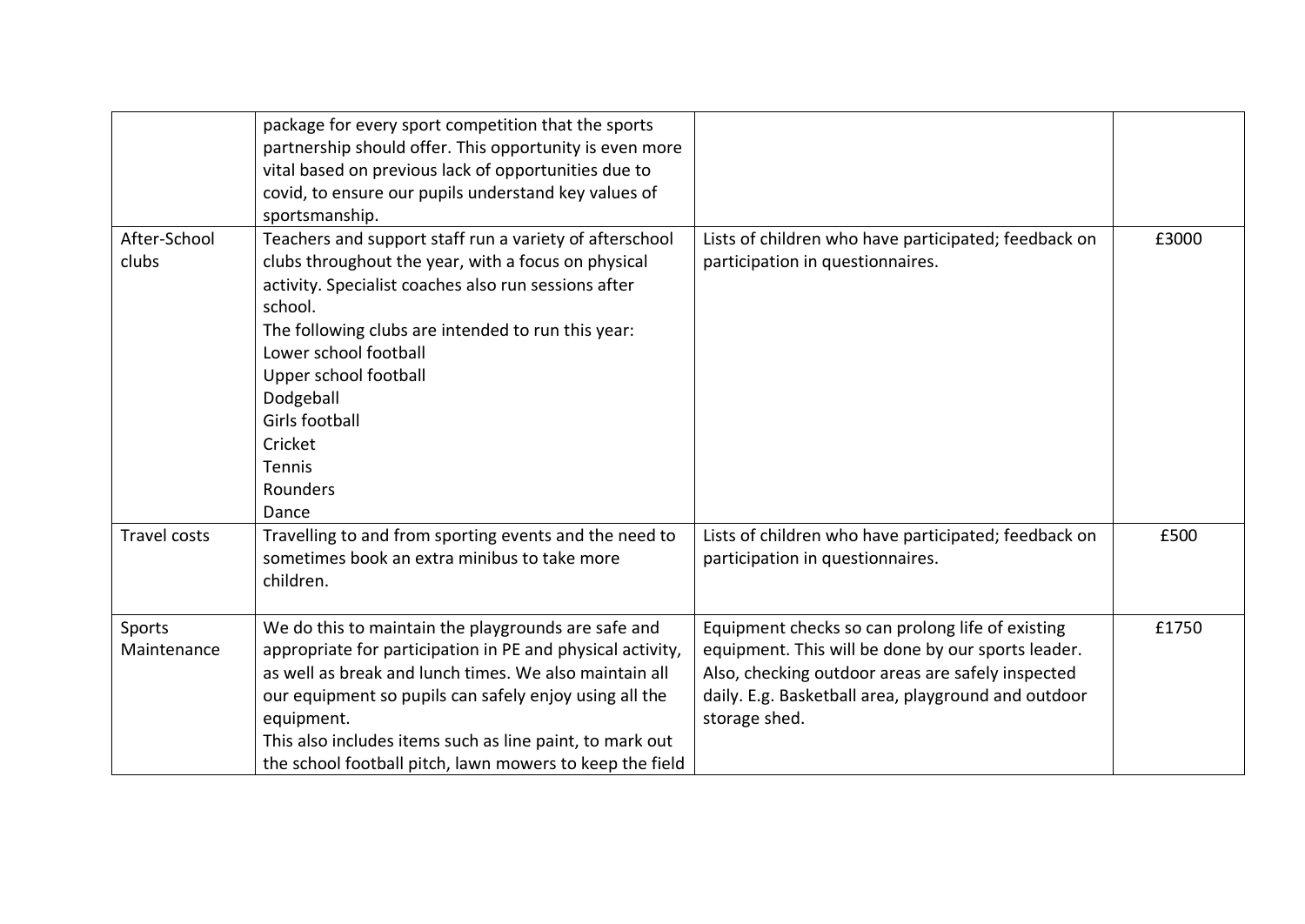|                                                     | tidy and presentable for sporting activities all year<br>round.                                                                                                                                                                                                                                           |                                                                                                                                                                                                                                                                                                                                                                                                                                                                                                        |       |
|-----------------------------------------------------|-----------------------------------------------------------------------------------------------------------------------------------------------------------------------------------------------------------------------------------------------------------------------------------------------------------|--------------------------------------------------------------------------------------------------------------------------------------------------------------------------------------------------------------------------------------------------------------------------------------------------------------------------------------------------------------------------------------------------------------------------------------------------------------------------------------------------------|-------|
| Medals &<br>Trophies                                | We do this to celebrate our success by awarding pupil's<br>medals, trophies and certificates for succeeding in<br>sport. This also includes sports leader badges.<br>This creates a level of aspiration for all children and<br>promotes positive sportsmanship and recognition of<br>progress in skills. | Lists of children who have participated; feedback on<br>participation in questionnaires. Also record all<br>success throughout the school in sport for example<br>Sports day and Swimming gala.                                                                                                                                                                                                                                                                                                        | £1000 |
| <b>Other Activities</b><br>(Sporting<br>Activities) | To give pupils the opportunity to attend professional<br>sporting events. To create an understanding of how<br>important and fun sport is.                                                                                                                                                                | We purchased tickets for the Open golf in Sandwich<br>so pupils had the chance to attend a professional<br>sports event. This was cancelled in the previous<br>year, but was able to go ahead this time round.<br>We also competed in a football competition at<br>Charlton Athletics' football ground, we were very<br>successful in this and it gave our children the<br>opportunity to meet a professional footballer and<br>compete at a much higher level that standard<br>distract competitions. | £500  |
| Playground<br><b>Markings</b>                       | These are being completed this year in order to give<br>children a better and more structured playtime<br>experience. The full playground markings will assist<br>lunchtime supervisors and playground supervisors to<br>carry out structured and fitness-based activities for all<br>children.           | The items that this will include are: Fitness trail x 2,<br>four square x2, Football markings (pitch and skill<br>circle), Copy me - fitness markings, Hopscotch x2. All<br>of these markings will assist with creating structured<br>activities during playtimes as well as an extra<br>resource for PE lessons.                                                                                                                                                                                      | £5000 |